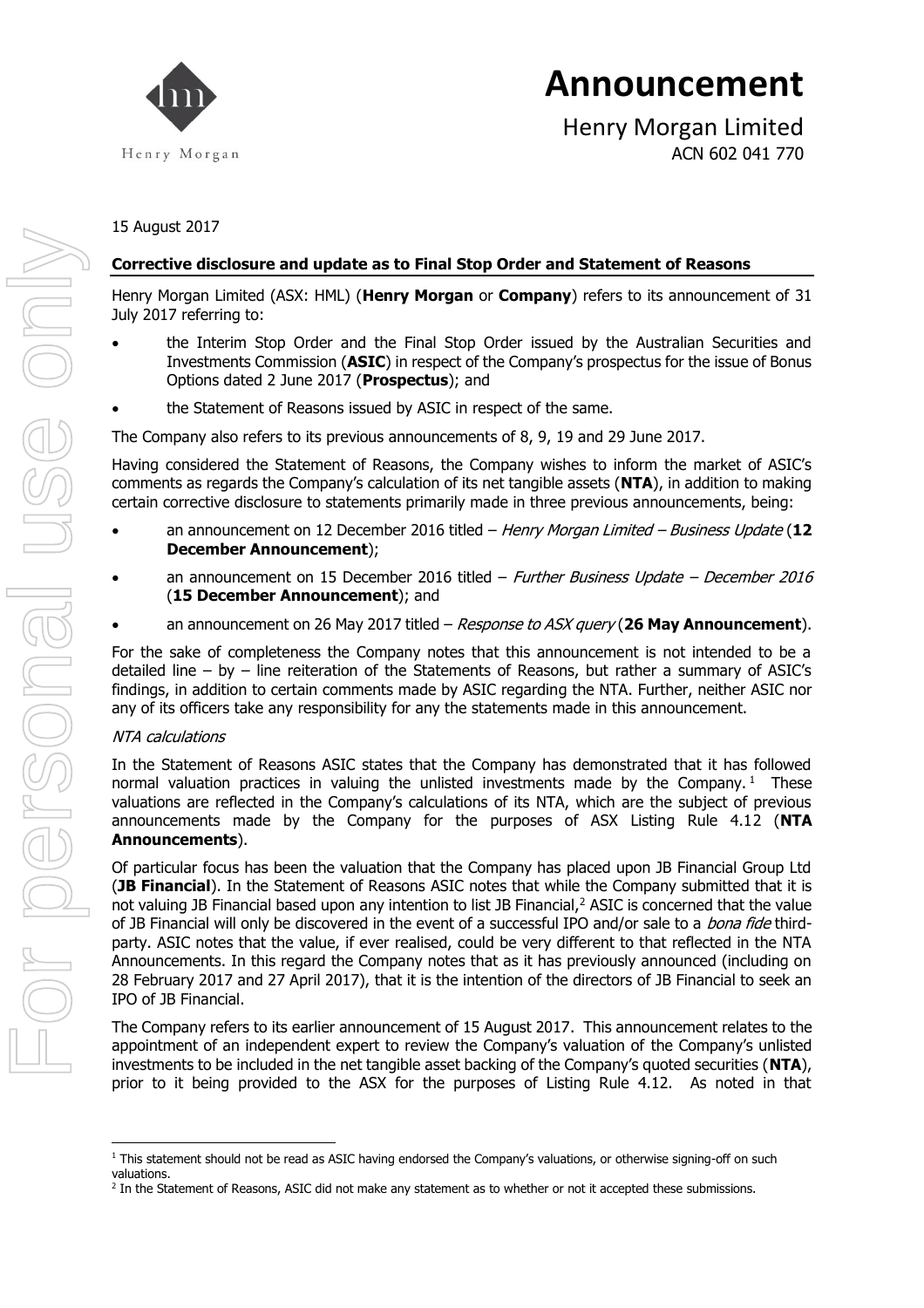

Henry Morgan Limited ACN 602 041 770

announcement, the Company currently anticipates seeking to have the voluntary suspension of trading in its quoted securities lifted following completion of that exercise.

Corrective disclosure - 12 December Announcement – as regards the profitability of the broking arms

In the 12 December Announcement the Company stated in part that:

Following shareholder approval received at the meeting of Henry Morgan Limited shareholders on 18 October 2016, the Company has taken its first significant stake in an unlisted, pre-IPO vehicle - JB Broking Ltd, an unlisted financial services company with established and profitable broking and foreign exchange arms, which intends to list in the short to medium term.

#### (Emphasis added)

At the time of the 12 December Announcement JB Financial was registered under the name 'JB Broking Ltd'. Accordingly, the reference in the announcement to "JB Broking Ltd" relates to JB Financial.

Based upon its examination of the relevant financial statements available, ASIC disagreed with the description of JB Financial as having an established and profitable broking arm at the time of the 12 December Announcement. The Company notes that while it submitted to ASIC that it was accurate to describe the operations of JB Financial *as a whole* as profitable and established, it does accept that an inference could be drawn that the broking business *alone* was profitable. In the circumstances ASIC found that this statement regarding the profitability of the broking business was misleading if further qualification was not provided.

The Company states that it did not intend to give such an impression. Accordingly, the Company retracts that statement insofar as it relates to JB Financial's broking arm profitability as at 12 December 2016. The Company also retracts that statement where it appears in any other announcements, including without limitation those made by the Company on 5 January 2017, 23 January 2017 and 23 June 2017.

Corrective disclosure - 15 December Announcement

In the 15 December Announcement the Company stated in part that:

In addition, management has approved an increased roll-out of 42 new retail foreign exchange units, including two in Queensland, 20 in New South Wales, and 20 in Victoria. Directors believe this expansion will positively impact earnings, and may require a review of the 2017-2018 management forecast of net profit for JB Broking Ltd noted in the Business Update released to the market on 12 December 2016, of \$5,579,000.

(Emphasis added)

ASIC found that the Company did not provide documentation to evidence that the Board had considered and specifically approved the 42 store roll-out as described in this announcement, and that this statement gave a misleading impression as to the size and scale of the relevant operations, and was material.

Accordingly the Company retracts this statement.

Corrective disclosure - 26 May Announcement – regarding turnover of JB Financial

In the 26 May Announcement, the Company made the following statement in part of its response to ASX's question 3:

When established, JB Financial Group had one employee and turned over circa \$100,000 annually. Currently, JB Financial Group Ltd has a turnover of approximately \$96 million and total staff of 428 employees plus 250 contractors.

(Emphasis added)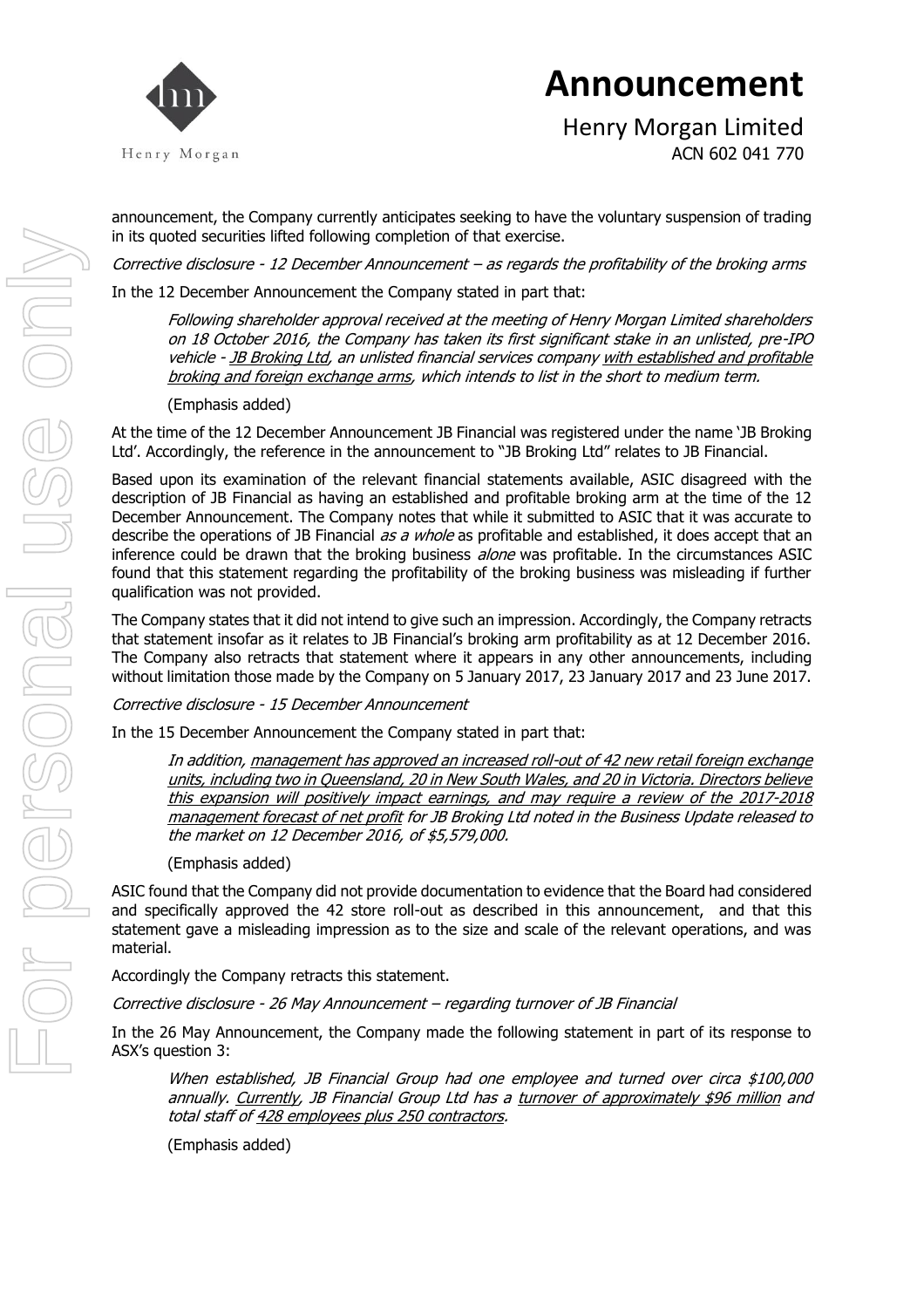

Henry Morgan Limited ACN 602 041 770

ASIC has found that forecast revenues for the businesses of JB Financial were clearly not in the vicinity of \$96 million. Further, ASIC expressed the view that these forecasts implied an historical (or current) turnover rather than forecast turnover. Further, ASIC believes that it was logically a reference to annual turnover.

Accordingly, ASIC was of the view that this statement was misleading, as it gave the impression that JB Financial was much larger than in fact it was at the time.

The Company acknowledges that this reference to a turnover of approximately \$96 million should not have been included in the announcement of 26 May 2017. For clarity, these numbers were derived from the Company's internal projections and assumed acquisitions that were at that point in time not settled.

The Company accordingly retracts this statement. In the following table the Company sets out the annualised revenue, employees and contractors of JB Financial as at 26 May 2017, and by way of comparison those same numbers as at the date of this announcement:

|                      | 26 May 2017  | 14 August 2017** |
|----------------------|--------------|------------------|
| Annualised Turnover* | \$10,755,979 | \$55,223,726     |
| <b>Employees</b>     | 67           | 194              |
| <b>Contractors</b>   |              | 791              |

\*The "Annualised Turnover" (the **Turnover**) is the annual turnover for the entities for the 2016/2017 financial year, that the Company as at 26 May 2017 controlled or anticipated controlling, and then again as at 14 August 2017. The Company notes that the Turnover as at 14 August 2017 includes the Turnover for the entities which the Company as at 26 May 2017 controlled or anticipated controlling, in addition to the Turnover for those entities which were controlled by, or which the Company as at 14 August 2017 anticipated controlling.

\*\*The Turnover and the numbers of "Employees" and "Contractors" (the **Headcount**), assume the completion of the acquisition of 100% of the issued share capital of Genesis Proprietary Trading Pty Ltd, which was the subject of an announcement by the Company to the market on 23 June and 15 August 2017 (the **Genesis Acquisition**). The Company notes that the agreement for the Genesis Acquisition is unconditional. The parties aim to complete the Genesis Acquisition on or about 7 September 2017. The Company knows of no reason why the Genesis Acquisition will not complete as planned. The Company further notes that it is informed by JB Financial that JB Financial knows of no reason why the Genesis Acquisition will not complete as planned. However, the Company also notes that every transaction is subject to some degree of completion risk. If the Genesis Acquisition does not complete, then the Turnover and/or Headcount will not be achieved and in which case, the Company will update the market accordingly.

#### Additional clarifications

In addition to the corrective disclosure made above, the Company wishes to take this opportunity to correct or clarify other statements that it has previously made, in respect of which ASIC has made no findings.

These are as follows:

 12 December Announcement – the timing of the Company's acquisition of its first significant stake in JB Financial (formerly JB Broking Ltd).

As noted above in the 12 December Announcement the Company stated that:

Following shareholder approval received at the meeting of Henry Morgan Limited shareholders on 18 October 2016, the Company has taken its first significant stake in an unlisted, pre-IPO vehicle - JB Broking Ltd, an unlisted financial services company with established and profitable broking and foreign exchange arms, which intends to list in the short to medium term.

#### (Emphasis added)

The Company notes that in fact, as indicated in the directors' report contained in the Company's Interim Report and Financial Statement for the half year ended 31 December 2016, the Company bought its initial stake in JB Financial on or about 8 August 2016, acquiring 300